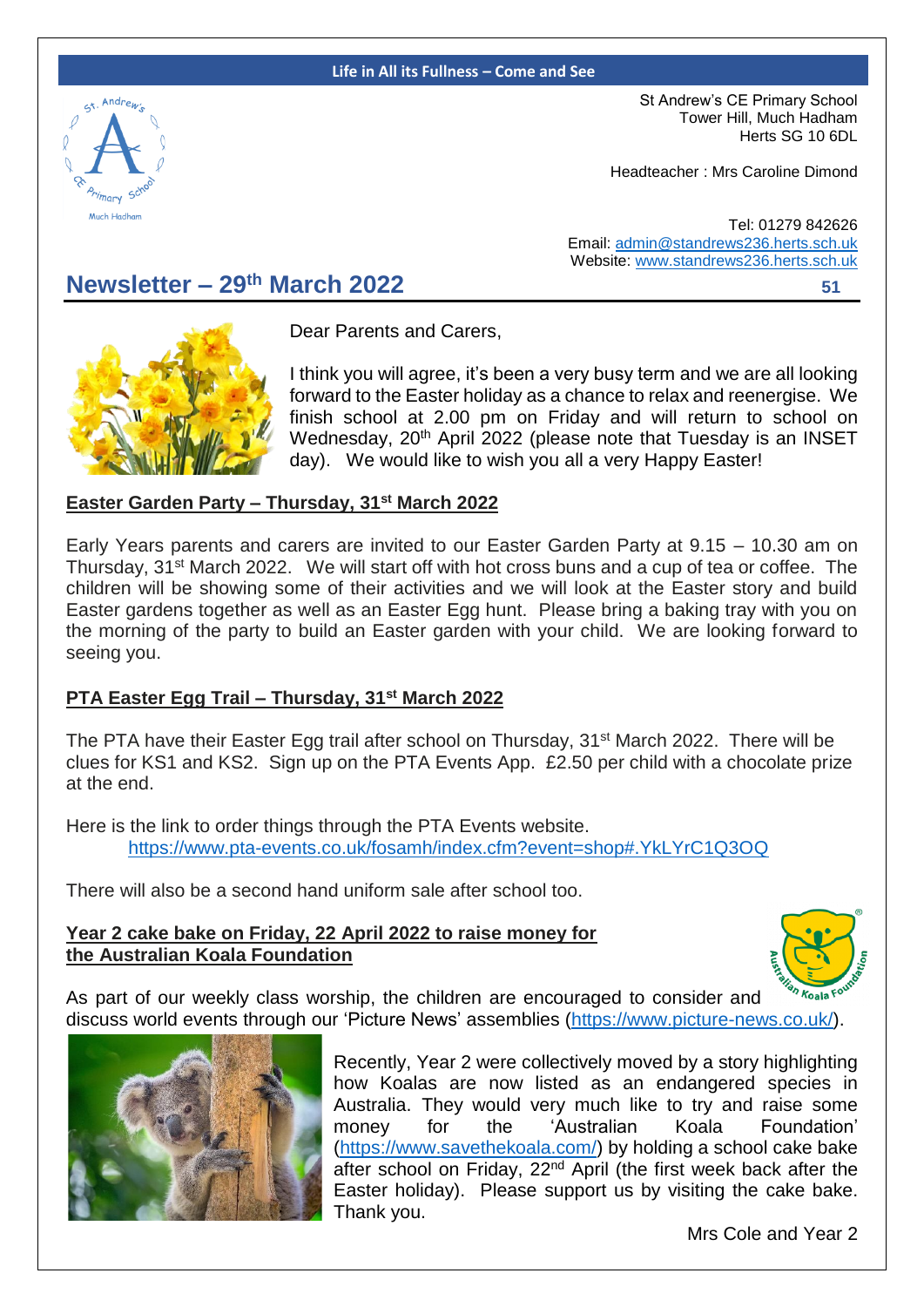### **Parking at the Recreation Ground**

Please can parents be reminded to park considerately when leaving their cars in the Recreation Ground carpark at school drop off and collection. Please allow space for pedestrians to access pathways and to cross the road and avoid blocking the carpark off completely. Let's keep our children safe.

# **Parent Forum**

Thank you to all for your input at the last parent forum. We will be providing feedback after the Easter break.

# **Plastic Pirates – The Year 3 and Year 4 Production**



**Photographer – Monday, 25th April 2022**

The Year 3/4 production is a swashbuckling musical, featuring a rowdy bunch of plastic loving pirates and the impassioned sea creatures who are trying to save their ocean home. The shows were on Monday and Tuesday evening this week and the children's performances were truly magnificent. Details on how to get the recording of Monday's performance will be available after the Easter holidays.

Thank you to Mrs Handley and Mrs Loft and everyone who helped with putting the production together.

The photographer will be visiting Monday,  $25<sup>th</sup>$  April 2022 for whole class photographs. Please come to school in school uniform on that day. Thank you.

## **Diary Dates 2021/22**

**\*\* Parents and carers are invited to the events that are highlighted \*\*** 

Wednesday, 30/03/2022 – Easter Service at Church

Thursday, 31/03/2022 – EYFS Easter Garden Party

Thursday, 31/03/2022 – PTA Easter Egg Hunt after school

Monday, 25/04/2022 – Class Photographs – **come wearing shool uniform**

Tuesday, 26/04/2022 – Collective Worship Year 2 parents (9.10 – 9.40 am)

Tuesday, 03/05/3033 – Collective Worship Year 3 parents (9.10 – 9.40 am)

Monday – Friday, 09-13/05/2022 – KS1 and KS2 SATs Week

Tuesday, 10/05/2022 – Collective Worship Year 4 parents (9.10 – 9.40 am)

Tuessay, 17/05/2022 – Collective Worship Year 5 parents (9.10 – 9.40 am)

Wednesday, 18/05/2022 – KS1 Sports Day (afternoon) \*\* new date \*\*

Thursday, 19/05/2022 – KS2 Sports Day (afternoon) \*\* new date \*\*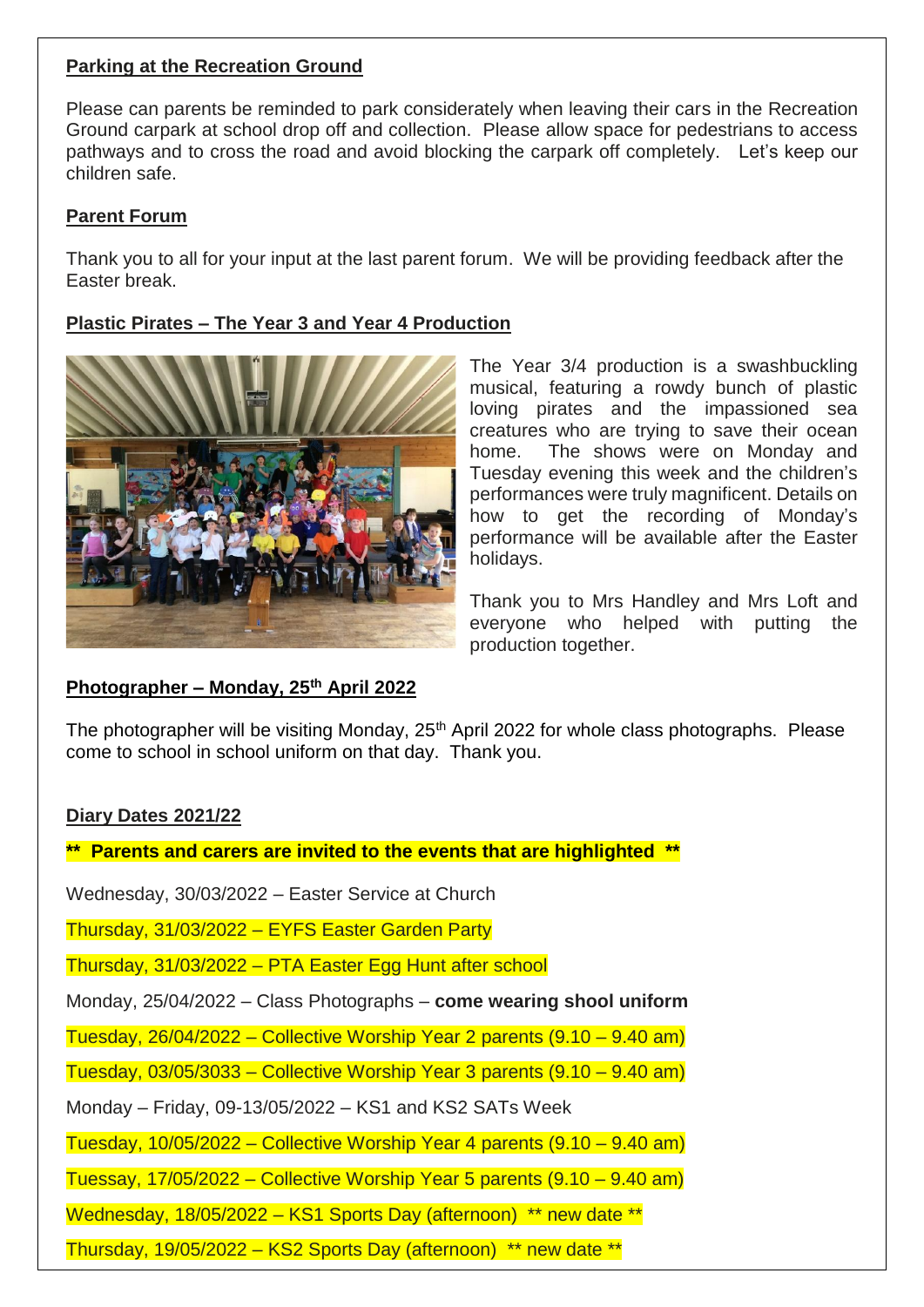Tuesday, 17/05/2022 – Y6 Crucial Crew

Monday – Friday, 23-27/05/2022 – Y6 Brenscombe Trip

Tuesday, 07/06/2022 – Collective Worship Year 6 parents (9.10 – 9.40 am)

Wednesday, 08/06/2022 – Y4 Faith Tour

Thursday, 16/06/2022 – Early Years Sports Day (morning) \*\* new date \*\*

### **Diary Dates 2022/23**

Monday – Wednesday 10-12/10/2022 – Y5 Aylmerton Trip

# **Term Dates for 2022**

| <b>Spring Term 2022</b>               |                                        |
|---------------------------------------|----------------------------------------|
| Friday, 1 April 2022                  | Term ends 2pm                          |
| <b>Summer Term 2022</b>               |                                        |
| Tuesday, 19 April 2022                | Inset - school closed                  |
| Wednesday, 20 April 2022              | <b>Term begins</b>                     |
| Monday, 30 May to Friday, 3 June 2022 | Half term                              |
| Monday, 6 June 2022                   | Inset - school closed                  |
| Wednesday 20 July 2022                | Term ends 2pm                          |
| Thursday 21 July 2022                 | Inset - school closed                  |
| Friday 22 July 2022                   | Day in lieu of additional Bank Holiday |

### **Term Dates for 2022/2023**

| <b>Autumn Term 2022</b>                           |                                |
|---------------------------------------------------|--------------------------------|
| Thursday, 1 September 2022                        | Inset - school closed          |
| Friday, 2 September 2022                          | Inset - school closed          |
| Monday, 5 September 2022                          | <b>Term begins</b>             |
| Monday, 24 October 2022 - Friday, 28 October 2022 | <b>Half Term</b>               |
| Friday, 25 November 2022                          | Occasional day - school closed |
| Wednesday, 21 December 2022                       | Term ends 2pm                  |
| <b>Spring Term 2023</b>                           |                                |
| Thursday, 5 January 2023                          | Inset - school closed          |
| Friday, 6 January 2023                            | Inset – school closed          |
| Monday, 9 January 2023                            | <b>Term begins</b>             |
| Monday, 13 February 2023 - Friday, 17 February    | <b>Half Term</b>               |
| 2023                                              |                                |
| Friday, 31 March 2023                             | Term ends 2pm                  |
| <b>Summer Term 2023</b>                           |                                |
| Monday, 17 April 2023                             | <b>Term begins</b>             |
| Monday, 29 May 2023 - Friday, 2 June 2023         | <b>Half Term</b>               |
| Monday, 5 June 2023                               | Inset – school closed          |
| <b>Friday, 21 July 2023</b>                       | Term ends 2pm                  |

Contact email for the Friends of St Andrew's School:

[friendsofstandrewsmh@gmail.com](mailto:friendsofstandrewsmh@gmail.com)